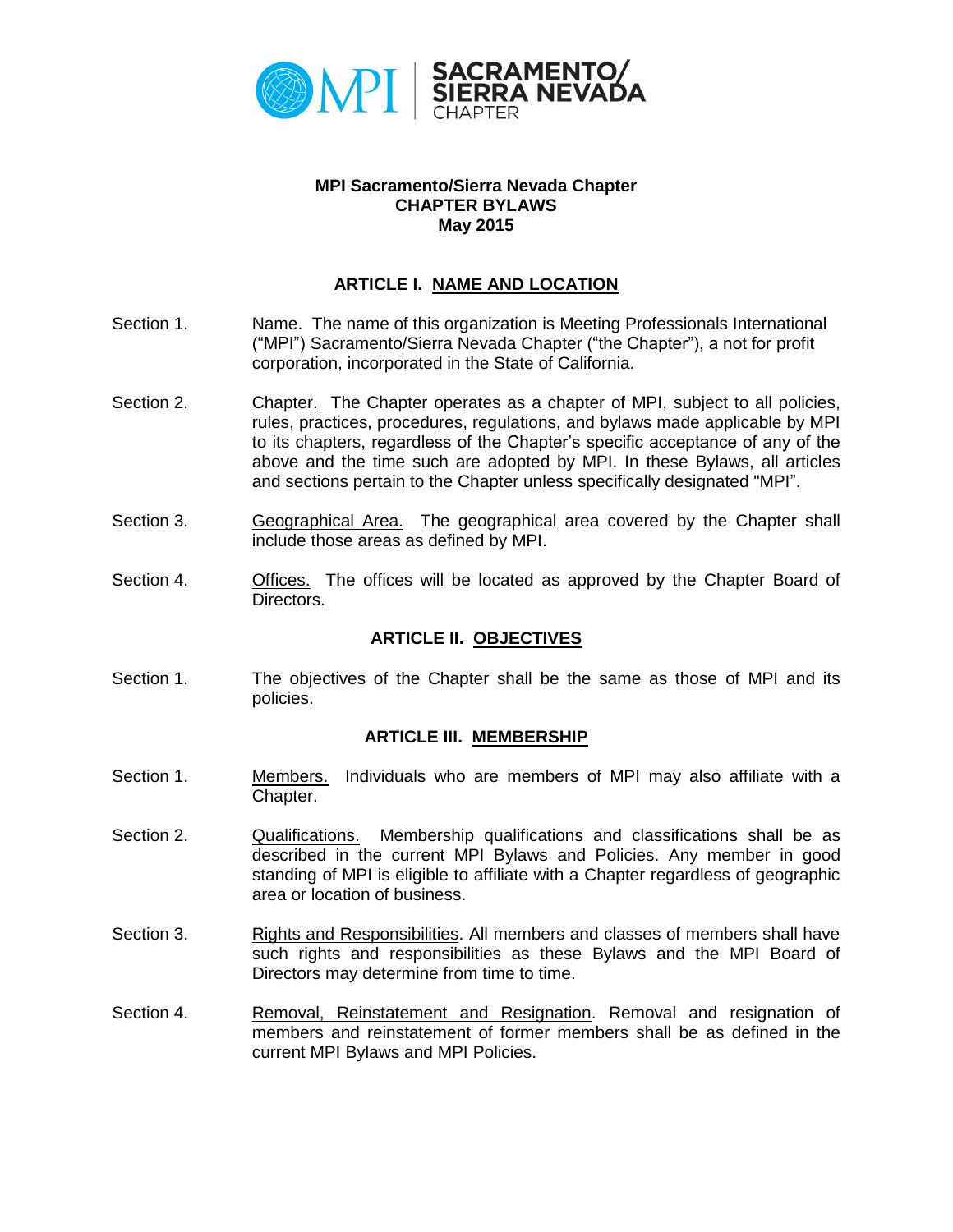# **ARTICLE IV. DUES**

Dues and Fees, Delinquencies and Cancellations. Policies related to membership fees, delinquencies and cancellations shall be as defined in the current MPI Bylaws and MPI Policies.

### **ARTICLE V. MEETINGS OF MEMBERS AND VOTING**

- Section 1. **Regular Meetings. Regular meetings will be held at times and places as** determined by the Chapter Board of Directors.
- Section 2. Annual Meeting. The Annual Meeting shall be held at such place and date as may be determined by the Chapter Board of Directors. Officers and Directors shall be installed at such meetings, and reports shall be submitted. The Annual Meeting shall be held prior to June 30 of each calendar year.
- Section 3. Special Meetings. Special meetings may be called by any officer of the chapter within thirty (30) days of receipt of written request signed by at least twenty percent (20%) of the Chapter members. The business to be transacted at any Special Meeting shall be stated in the notice thereof.
- Section 4. Meeting Notices. Notice of meetings shall be sent by mail, facsimile or electronic media to each member at least twenty (20) days preceding the meeting.
- Section 5. Voting. Each member shall have one (1) vote, and may take part and vote in person or by proxy. Unless otherwise specifically provided in these Bylaws, a majority vote of those members present and voting, in person or by proxy, shall govern.
- Section 6. Voting by Mail, Facsimile or Electronic Media. Proposals to be offered to the membership for mail, facsimile or electronic voting, shall first be approved by the Chapter Board of Directors unless the proposals are endorsed by at least twenty percent (20%) of the voting members, in which case, Board approval shall not be necessary. At least ten percent (10%) of all members eligible to vote shall constitute a valid action and a majority of those voting shall determine the action. Additionally, Chapter Board approval is not necessary for election ballots.
- Section 7. Cancellation of Meetings. The Board, with or without cause, may cancel or postpone any regular meeting or Annual Meeting. If the Annual Meeting is postponed, provision shall be made to hold it within not less than thirty (30) days from postponement.
- Section 8. Quorum of Members: At an annual or special meeting of members, a quorum shall consist of ten percent (10%) of members then entitled to vote, represented in person or by proxy. In the event a quorum is not present, those in attendance may adjourn the meeting until a quorum is present without further notice. If a quorum is present, the affirmative vote of a majority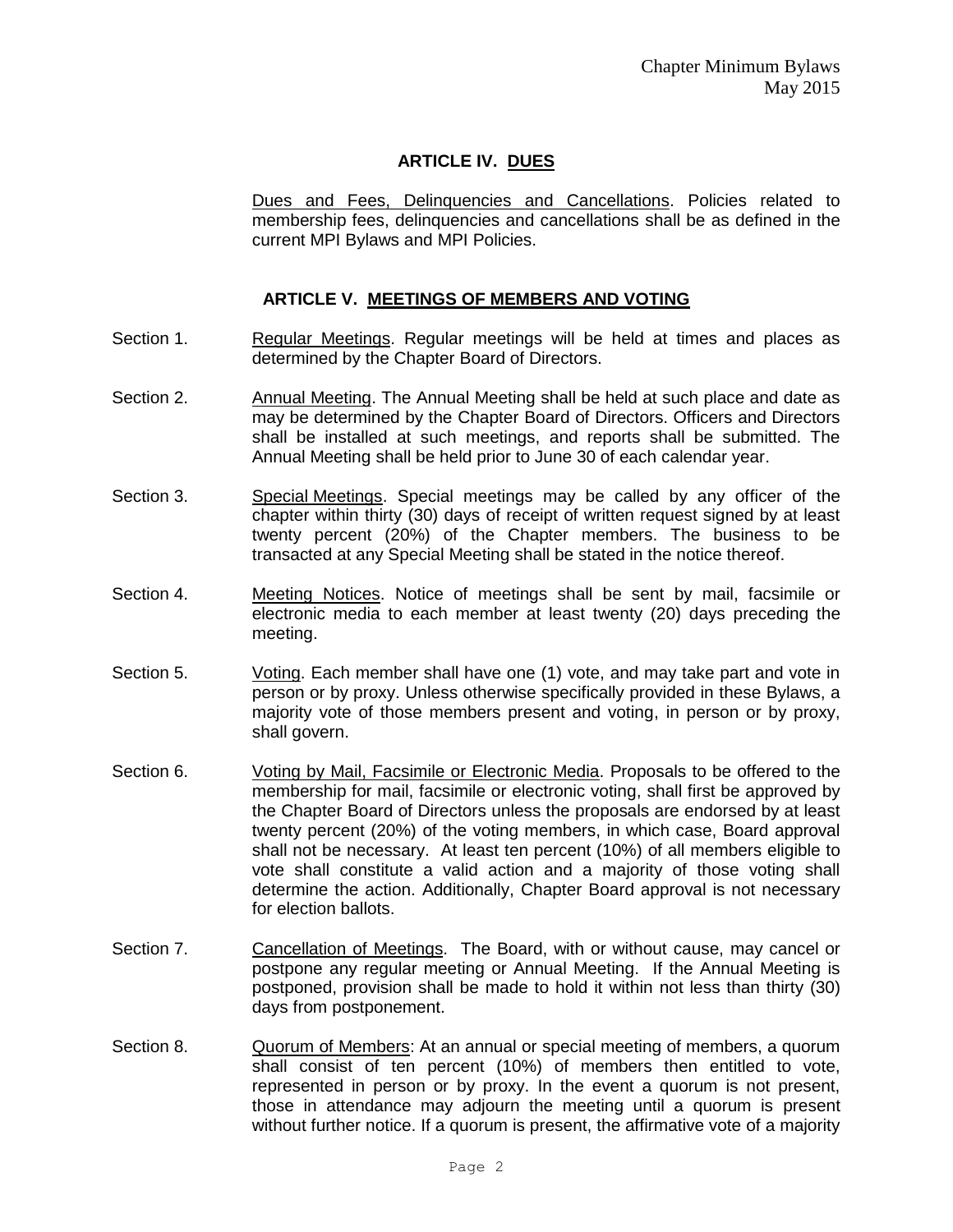of votes shall be the act of the members unless the vote of a greater number is required by law, the Articles of Incorporation or these Bylaws.

- Section 9. Rules of Order. The meetings and proceedings of the Chapter shall be regulated and controlled according to the most current Robert's Rules of Order for parliamentary procedure, except as may be otherwise provided by law, the Articles of Incorporation or these Bylaws.
- Section 10. Chapter elections shall be conducted in accordance with MPI policies.

#### **ARTICLE VI. OFFICERS**

- Section 1. **Officers.** The officers of the Chapter shall be a President, President-elect, Vice President Finance, Vice President Membership, Vice President Education, and Vice President Communications and any additional officers deemed necessary by the Chapter Board of Directors as referenced in Section 8 of Article VII. With the exception of the Immediate Past President, officers shall be elected by the Chapter Board of Directors and as prescribed by MPI Bylaws and MPI Policies and shall serve until their successors have been duly elected and have assumed office.
- Section 2. **Eligibility**. Any member in good standing of MPI whose primary affiliation is with this Chapter is eligible for nomination and election to any elective office. It is preferable that the member have served on the Board of Directors for a minimum of one year.
- Section 3. Nomination and Election. Nominations will be made in accordance with these bylaws.
- Section 4. Term of Office. Each elected officer shall take office July 1 and shall serve for a term of one (1) year or until a successor is duly elected and installed. Each elected officer shall serve concurrently as a member of the Board of Directors and as a member of the Executive Committee, if the Chapter has chosen to establish an Executive Committee.
- Section 5. Term of office and Re-election. Any Vice President having served one (1) full term shall be eligible for re-nomination and re-election to serve one additional one (1) year term in the same office. After serving two consecutive one (1) year terms, they will not be eligible to serve in the same office until at least one (1) year has elapsed from the expiration of the prior term. If selected to fill an unexpired one year term, such term shall not be considered for such purposes of determining eligibility for re-election.
- Section 6. Vacancies and Removal. Vacancies in offices may be filled for the balance of the term by a majority vote of the Chapter Board of Directors at any regular Meeting. The Chapter Board of Directors, at its discretion, may remove any officer by a two-thirds (2/3) vote of all members of the Board. However, a vacancy in the office of Immediate Past President shall be filled for the balance of the term by the last Immediate Past President willing to serve. A vacancy in the office of President shall be filled for the balance of the term by the President-elect or Immediate Past President, whichever is determined by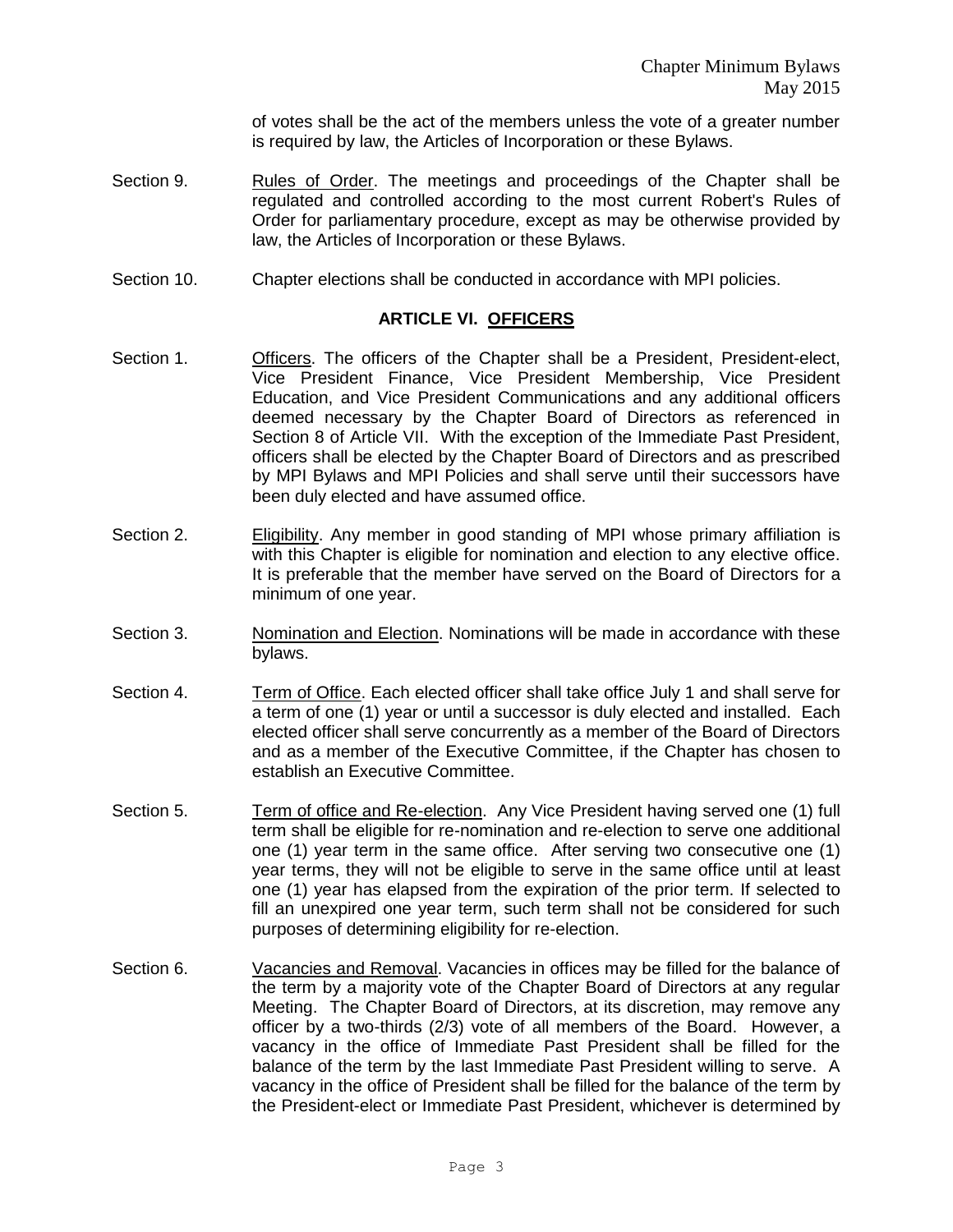a majority vote of the Board of Directors. A vacancy in any Vice President position shall be determined by a majority vote of the Board of Directors.

### **ARTICLE VII. DUTIES OF OFFICERS**

Section 1. President. The President shall serve as chairman of both the Chapter Board of Directors and the Executive Committee, if the Chapter has chosen to establish an Executive Committee. The President shall also serve as an exofficio member on all committees except the Governance and Nominating Committee. The President or designee will serve as a member of the International Council of Chapter Presidents. (quarterly chapter leader calls)

> At the Annual Meeting and at such other times, the President shall communicate to the members such matters and make such suggestions that will promote the welfare and increase the usefulness of the Chapter. The President shall perform such other duties as or as may be prescribed by the Chapter Board of Directors.

- Section 2. President-elect. The President-elect shall preside at all Chapter meetings in the absence of the President, work with officers to ensure chapter minimum standards are met, develop leadership succession planning strategies for the chapter and shall perform such other duties that may be delegated by the President and/or the Chapter Board of Directors.
- Section 3. Immediate Past President. The Immediate Past President shall serve as the Governance and Nominating Committee Chair, ensuring compliance and support of chapter bylaws and policy, and shall perform other duties that may be delegated by the President and/or the Chapter Board of Directors.
- Section 4. Vice President Finance. The Vice President Finance shall oversee the Chapter's funds and financial records. The VP Finance shall oversee collection of all funds and/or assessments; shall establish proper accounting procedures for the handling of funds; and shall be responsible for keeping the funds in such banks, trust companies, and/or investments as are approved by the Board of Directors or by the Executive Committee, if the Chapter has chosen to establish an Executive Committee.

The Vice President Finance shall report on the financial condition of the Chapter at all meetings of the Board of Directors and at other times when called upon by the President. The Vice President Finance shall file Chapter tax reports to MPI and governmental agencies as required.

- Section 5. Vice President Membership. The Vice President Membership shall oversee new member recruitment, new member orientation, member recognition programs, scholarships and Chapter retention. The Vice President Membership will access membership reports including new members and retention from the MPI database and report at all meetings of the Board of Directors and at other times when called upon by the President.
- Section 6. Vice President Education and Events. The Vice President Education and Events shall oversee the educational offerings of the Chapter, to include program planning and educational alignment with the MPI strategic plan. The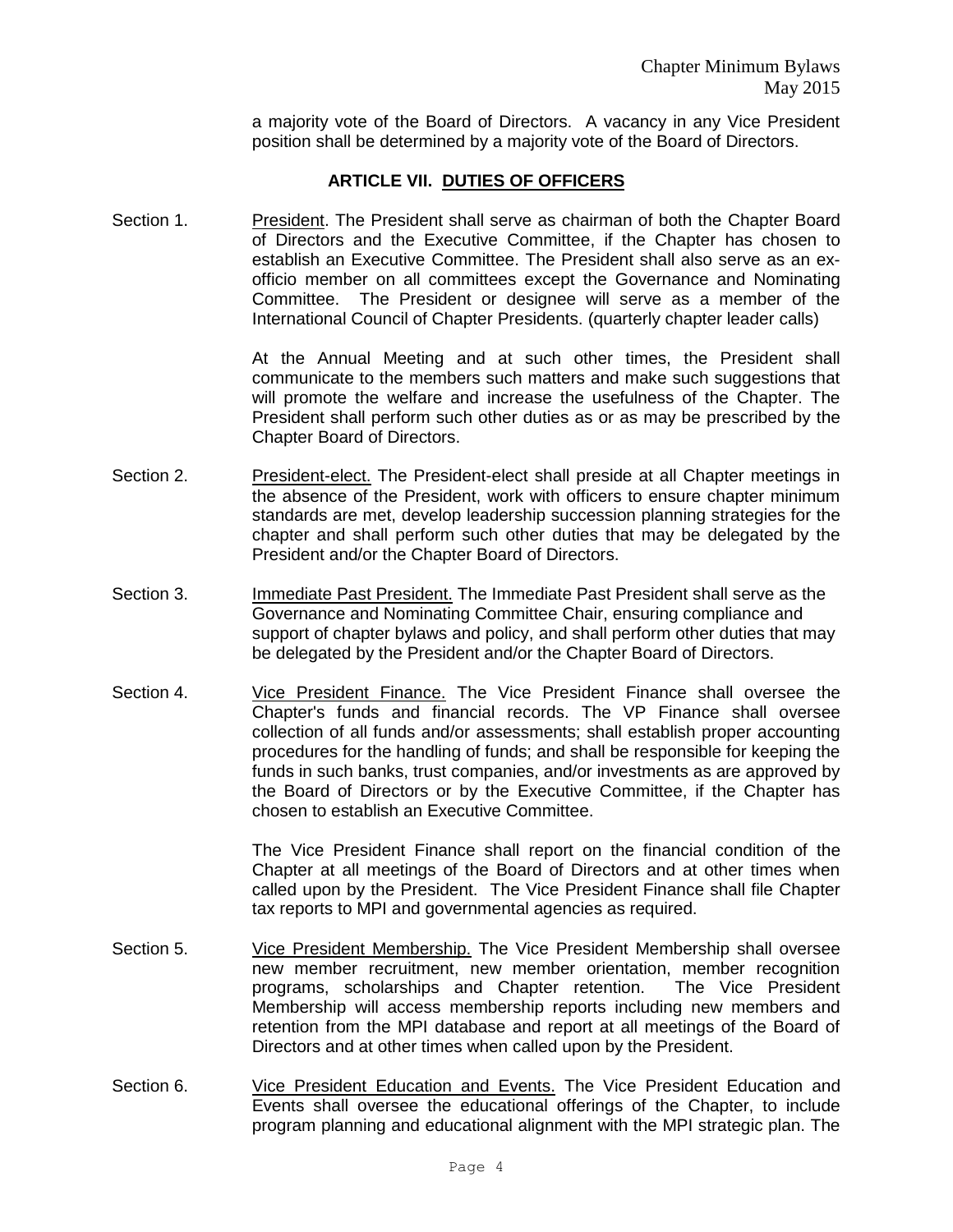Vice President Education and Events shall also oversee registration, logistics, content and speaker sourcing for all meetings.

The Vice President of Education and Events will oversee the special event offerings for the Chapter. The Vice President Education will report at all meetings of the Board of Directors and at other times when called upon by the President.

- Section 7. Vice President Communications. The Vice President Communications shall oversee the chapter communications. Vice President of Communications will oversee the timely communications as needed to provide effective newsworthy information to the membership. In addition, the Vice President Communications shall oversee the production of the chapter newsletter, directory and website, their content and accuracy, and all written communication that is provided by the chapter both internally and externally. The Vice President Communications shall also ensure that all written communications follows the chapter Strategic Plan currently in place and MPI designated Policies and Procedures. The Vice President will oversee Chapter's community outreach and corporate social responsibility activities. The Vice President Communications will report at all meetings of the Board of Directors and at other times when called upon by the President.
- Section 8. Other Officer Positions. Officer positions other than those specified in these Bylaws may be established, and their duties specified by, the Chapter Board of Directors.

# **ARTICLE VIII. BOARD OF DIRECTORS**

- Section 1. **Authority and Responsibility. The governing body shall be the Chapter Board** of Directors. The Board is responsible for reviewing and approving the organization's strategic plans. The Board oversees financial integrity and monitors performance against achievement of strategy and long-term vision. The Board shall be responsible for the hiring and continual performance assessment of paid staff. The Board shall have other powers and authority as granted to it by these bylaws.
- Section 2. Composition. Including the officers, the Board of Directors shall consist of 12 members (as permitted by applicable law, no fewer than 7 members and no more than 25 members).
- Section 3. Eligibility. Any member in good standing of MPI whose primary affiliation is with this Chapter is eligible to be a member of the Chapter Board of Directors.
- Section 4. Nomination and Election. Nominations will be made in accordance with these bylaws.
- Section 5. Term of Office and Re-election. Directors not defined as officers in Article VI, Section 1 take office July 1 and will be elected for a 1 (one) year term or until their successors assume office. After serving one term, Directors may be reelected for up to two (2) additional one year terms, and after three (3)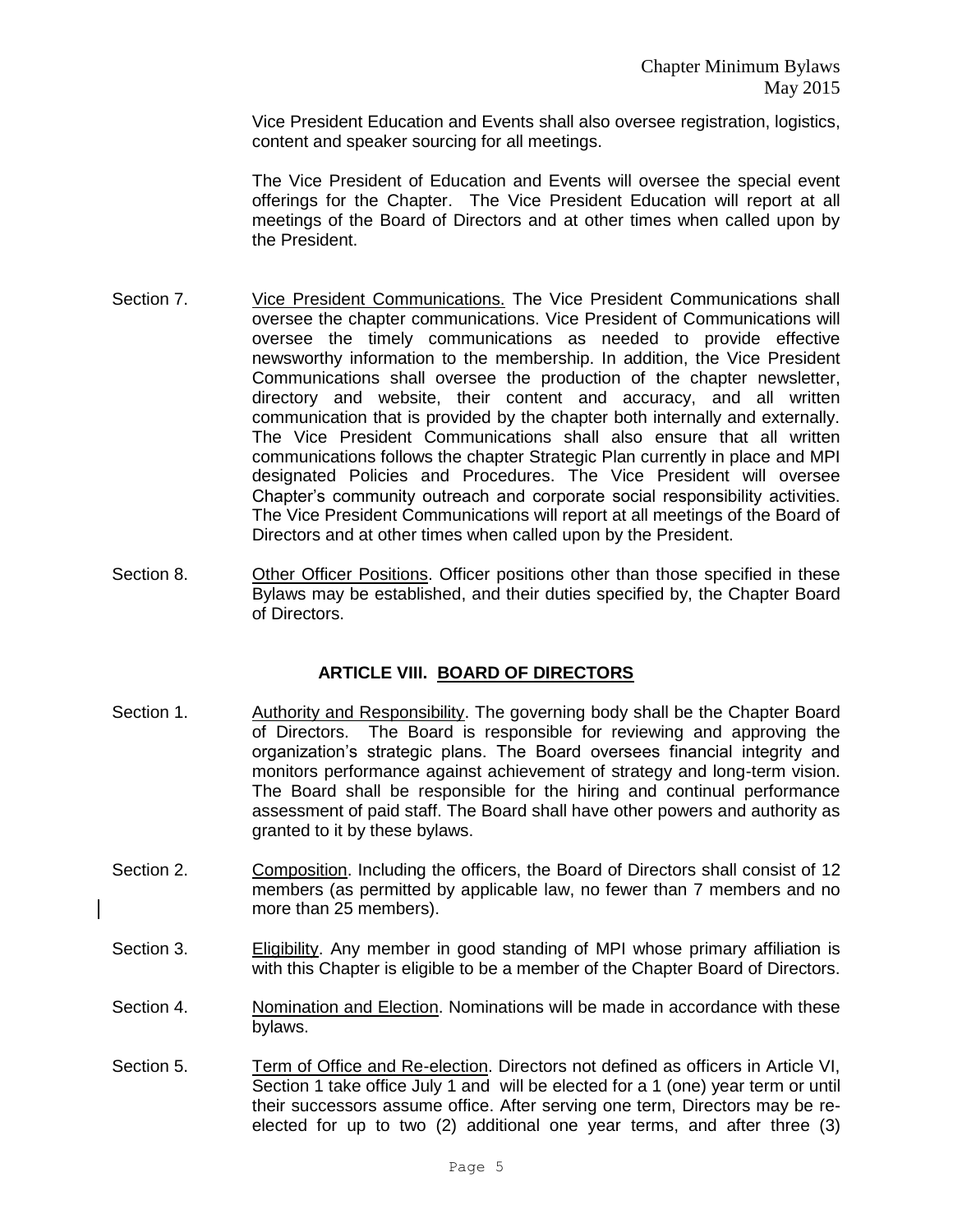consecutive one year terms they will not be eligible to serve in the same office until at least one (1) year has elapsed from the expiration of the prior term. If selected to fill an unexpired one year term, such term shall not be considered for such purposes of determining eligibility for re-election. Directors may serve a maximum of six (6) consecutive years on the Board unless they have been elected to an officer position.

- Section 6. Vacancies and Removals. Vacancies in any director position may be filled for the balance of the term by the Board of Directors. Any director may be removed from office with or without cause by a two-thirds (2/3) vote of members voting at a membership meeting, and any vacancy on the Board of Directors thereby created may be filled by vote of the Board for the unexpired term.
- Section 7. Meetings. Meetings of the Board are to be held at least 6 times per year at times and places as determined by the Board of Directors and except for executive sessions will be open for attendance by any MPI Member in good standing whose primary affiliation is with this Chapter.
- Section 8. Voting. Voting rights of a Director shall not be delegated to another nor exercised by a proxy.
- Section 9. Quorum. A majority of the Board constitutes a quorum for the transaction of the business of the Board.
- Section 10. Absences. Any director, including elected officers, who has been absent from one (1) regular meeting of the Board of Directors shall request an excused absence from the president. If the director misses the next Board of Directors meeting, the director shall be deemed to have resigned from the Board of Directors and the vacancy shall be filled as provided by these bylaws, unless a further excused absence for extraordinary reasons shall be granted by the Board of Directors.
- Section 11. Compensation. Directors and elected Officers shall not receive any compensation for their service as an MPI Chapter Officer/Director.

#### **ARTICLE IX. EXECUTIVE COMMITTEE**

- Section 1. Authority and Responsibility. At its option, the Chapter may choose to establish an Executive Committee. The Executive Committee may act in place of the Chapter Board of Directors between Board Meetings on all matters, except those specifically reserved to the Board by these Bylaws, pursuant to delegation of authority to such committee by the Board of Directors. Actions of the Executive Committee shall be reported to the Board for ratification by mail, facsimile, electronic media or at the next Board meeting.
- Section 2. Composition. The Executive Committee of the Chapter shall be the President, President-elect, Immediate Past President, Vice President Finance, Vice President Membership, Vice President Education, and Vice President Communications, and may include any such additional members as the Board of Directors may designate.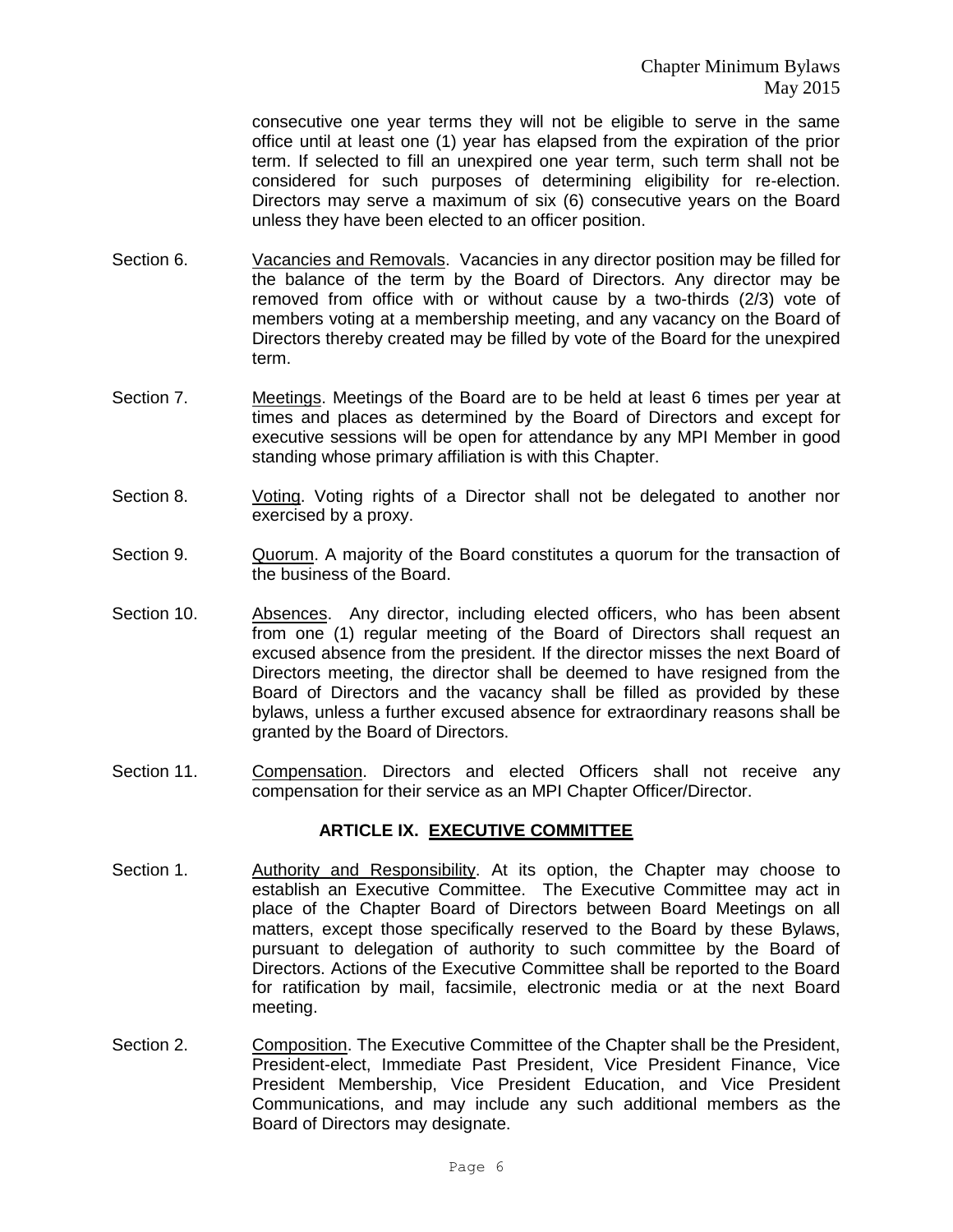- Section 3. Vacancies. Any vacancy occurring on the Executive Committee shall be filled in the manner as prescribed in Article VI, Section 6 of these Bylaws. Any Executive Committee member appointed to fill a vacancy shall serve the unexpired term.
- Section 4. Meetings. The Executive Committee meets at the call of the President or at the request of two (2) members of the Committee.
- Section 5. Quorum. A majority of the Executive Committee constitutes a quorum for the transaction of business of the Executive Committee.

# **ARTICLE X. OTHER COMMITTEES**

- Section 1. Audit and Finance Committee. If the Chapter has chosen to establish an Executive Committee, the Executive Committee shall also serve as an Audit and Finance Committee. Otherwise, the Board of Directors shall establish an Audit and Finance Committee, which shall be chaired by the Vice President Finance or such other person as shall be designated by Board of Directors, which shall have such other members as may be appointed by the President, and which shall assist the Board of Directors in fulfilling its oversight responsibilities relating to the quality and integrity of the Chapter's financial reporting processes and accounting practices and the performance, qualifications, and independence of the Chapter's independent auditors.
- Section 2. Governance and Nominating Committee. The Governance and Nominating Committee shall assist the Board of Directors in fulfilling its oversight responsibilities relating to developing and implementing sound governance policies as well as a nomination process for directors and officers. It shall be chaired by the Immediate Past President with the President-Elect serving as a member of the committee. The remaining members of the Governance and Nominating Committee shall be appointed by the President with the approval of the Board of Directors. There shall be no fewer than four (4) members, including the chairman. No current candidates for officer or director positions may serve on the Governance and Nominating Committee. Elections shall be conducted and submitted to MPI Global by March 1.
- Section 3. Special Committees. The President, in accordance with the policies approved by the Board of Directors, shall appoint such other committees, subcommittees, or task forces as are necessary and which are not in conflict with other provisions of these Bylaws. The duties of such committees shall be prescribed by the Board of Directors.

# **ARTICLE XI. PAID STAFF ADMINISTRATORS**

Section 1. Paid staff administrators may be employed by the Chapter Board of Directors to serve at its discretion. Duties and compensation shall be determined by the Board. Paid staff administrators must adhere to the standards and qualifications established by MPI Global.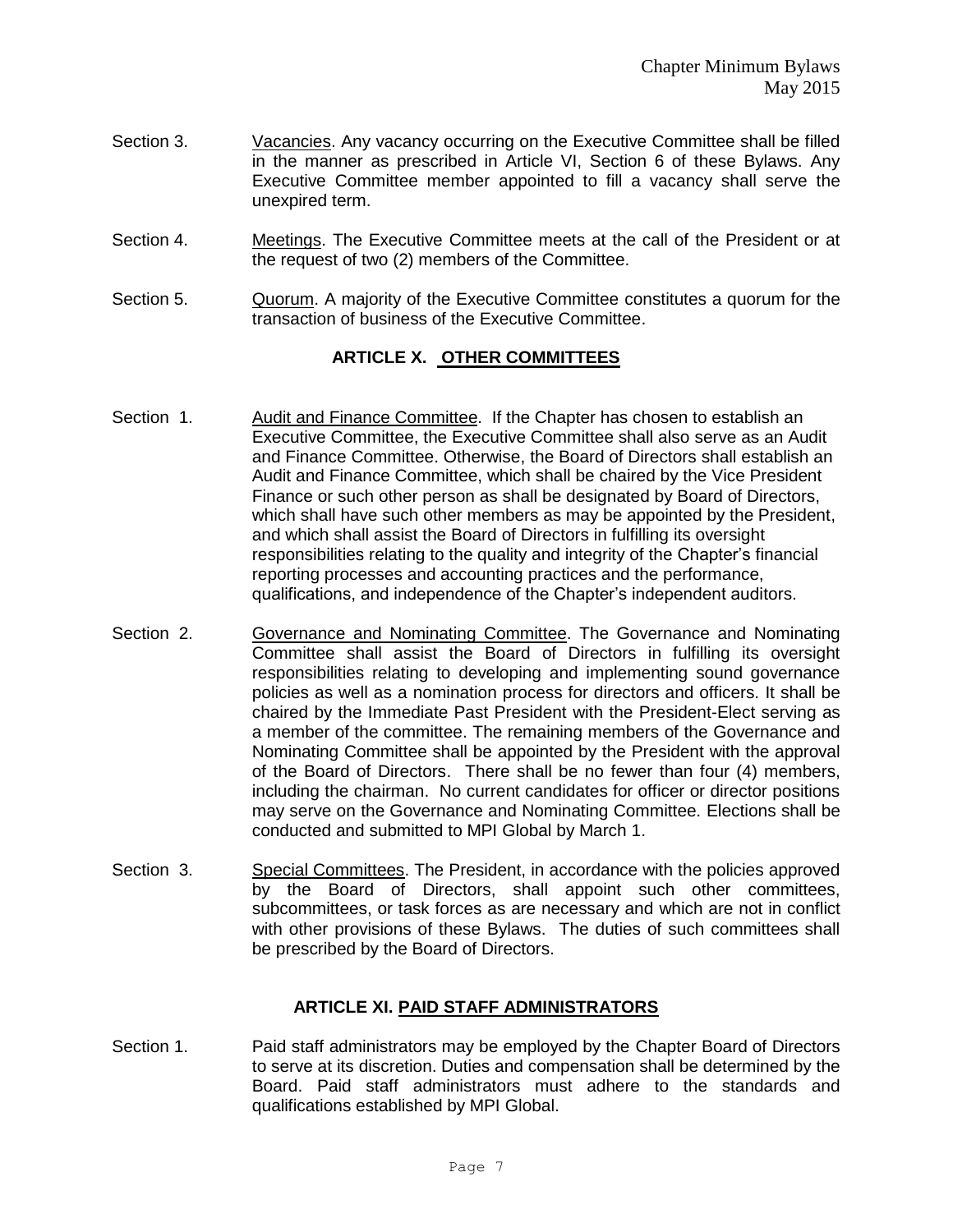# **ARTICLE XII. FINANCE**

- Section 1. Fiscal Year. The fiscal year of the Chapter shall be July 1 June 30.
- Section 2. **Insurance. The Chapter shall maintain General Liability, Directors & Officers** Liability, Employment Practice Liability insurance coverage through MPI Global.
- Section 3. Budget and Annual Financial Reports. With recommendation of the Audit and Finance Committee, the Chapter Board of Directors in advance of the next fiscal year shall adopt an annual operating budget covering all Chapter activities. The Vice President Finance shall furnish a financial report for the fiscal year just completed to the Board of Directors, MPI and the Chapter membership within ninety (90) days following the end of each fiscal year.
- Section 4. Audit. The accounts of this Chapter shall be reviewed not less than annually by a Certified or Chartered Public Accountant or a committee of no fewer than two qualified individuals who do not have any financial authority within the Chapter and who shall be recommended by the Board within thirty (30) days following the completion of each fiscal year.

# **ARTICLE XIII. MISCELLANEOUS**

- Section 1. Operation and Use of Funds. The Chapter shall be organized and operated exclusively within the meaning of Section 501 (c) (3) of the US Internal Revenue Code of 1986 as amended (or the corresponding provision of any future United States Internal Revenue Law, and in accordance with the laws of any jurisdiction in which the Chapter is organized, and no part of the net earnings of the Chapter shall inure to the benefit of any director, officer, member or other private person, except that the Chapter shall be authorized and empowered to pay reasonable compensation for services rendered.
- Section 2. Dissolution. Funds are to be used only to accomplish the objectives and purposes specified by the Chapter and no part of such funds shall inure or be distributed to Chapter members.

On dissolution of the Chapter or a determination by MPI that the Chapter is no longer eligible to be an MPI chapter, any funds and all records/files are to be returned to MPI and the Chapter shall no longer indicate or imply any affiliation with MPI.

Section 3. Political Activities. The Chapter shall not contribute any of its earnings or property or provide any endorsement or service for any political candidate, committee, party or organization.